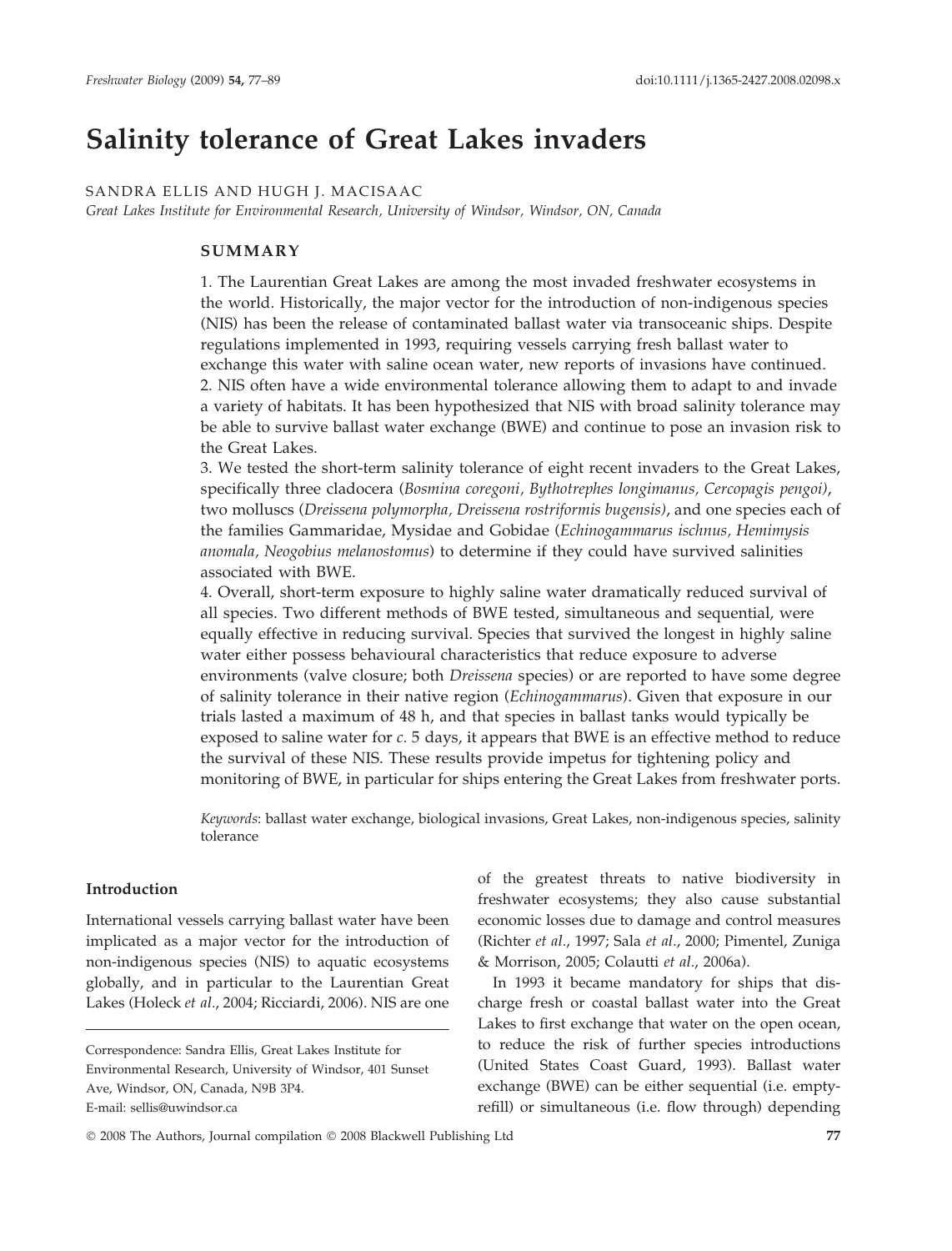on ship design. During sequential BWE, fresh or coastal water is emptied from the tank, after which open ocean water is pumped in to replace it. During simultaneous BWE, water in the tank is discharged while concurrently ocean water is pumped in to the tank. Current regulations require a minimum of 95% volumetric exchange for BWE, which theoretically requires either one or three complete volume exchanges for sequential or simultaneous exchange, respectively, assuming perfect mixing of water within tanks (Fig. 1).

BWE has two effects which can reduce the abundance of freshwater species. First, assuming a homogeneous distribution, BWE should purge planktonic individuals in proportion to the volume of water exchanged. In the case of simultaneous BWE, it is assumed that the tanks have been optimally designed to allow comprehensive mixing. Usually, however, some 'unpumpable' water remains in the tanks (Bailey et al., 2003). Secondly, for any freshwater individuals that remain within the tank, exposure to full sea water (salinity  $c. 34\%$ ) should inflict mortality owing to physiological stress. Sequential BWE results in a much more rapid accumulation of saline water in a tank than simultaneous BWE (Fig. 1). This has potentially strong implications for viability of species



Fig. 1 Conceptual models describing rate of change in salinity in (a) simultaneous and (b) sequential methods of ballast water exchange. For simultaneous exchange the relationship between salinity increases gradually over time (see Rigby & Hallegraeff, 1994).

remaining in a tank during exchange, as physiological adjustment would be more rapid during sequential exchange.

Despite the regulations implemented in 1993, new invaders continue to be discovered in the Great Lakes (Ricciardi, 2006). Most recently, a Ponto-Caspian mysid Hemimysis anomala Sars has been discovered in Lakes Michigan, Erie and Ontario (Pothoven et al., 2007). While some new discoveries may result from time lags between introduction, discovery and reporting, this is unlikely to account for all of the new invaders in the system (Costello, Drake & Lodge, 2007; Ricciardi & MacIsaac, 2008). Another possibility is that BWE is less than 100% effective in eliminating all viable organisms from ballast tanks (see Locke et al., 1993; Bailey et al., 2003; Duggan et al., 2005; Gray et al., 2007). For example, Gray et al. (2007) determined experimentally that BWE was highly effective in purging freshwater species, but that some live organisms were present in most ships after water had been exchanged. Finally, it is also possible that some of the invasions recently reported result from introductions by other vectors (Bailey et al., 2005; Duggan et al., 2005; Ricciardi & MacIsaac, 2008).

Ricciardi (2006) evaluated common characteristics of the NIS introduced after 1993 and established that many are euryhaline, benthic invertebrates. A wide salinity tolerance has been presumed to be a factor potentially limiting the efficacy of BWE (Ricciardi & Rasmussen, 1998; Ricciardi & MacIsaac, 2000; Mac-Isaac, Robbins & Lewis, 2002; Reid & Orlova, 2002; Ricciardi, 2006). While several studies have examined the possibility of lag effects and other ship-mediated vectors, few have explored the ability of freshwater invaders to survive the increases in salinity characteristic of BWE. Gray et al.'s (2007) BWE study was conducted on vessels moving from the Great Lakes to European ports. Most recent invaders to the Great Lakes are European, and many are Ponto-Caspian (Holeck et al., 2004; Ricciardi, 2006). Owing to longterm changes in climate, a number of freshwater Ponto-Caspian species have evolved some degree of salinity tolerance (Reid & Orlova, 2002). It is not clear whether this tolerance has played any role in the recent invasion history of the Great Lakes.

In this paper, we explore the ability of recent Great Lakes' invaders to survive high salinities characteristic of BWE. These species have a history of invasion in the Great Lakes, as well as elsewhere, and are

© 2008 The Authors, Journal compilation © 2008 Blackwell Publishing Ltd, Freshwater Biology, 54, 77–89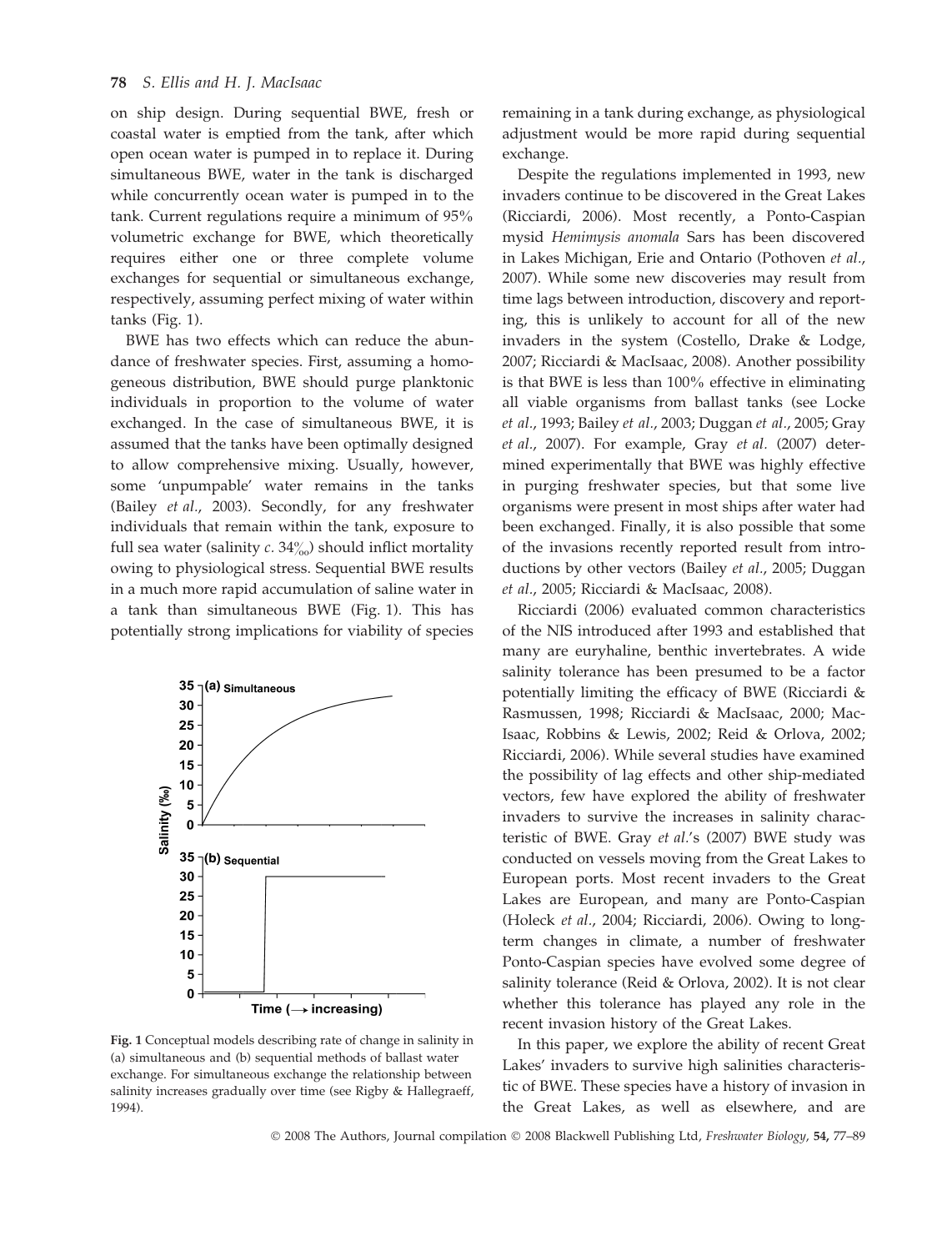reported to have a range of salinity tolerances (Table 1). We were particularly interested in exploring the possibility that some of these invasions could have been prevented had regulations brought into place in 1993 been implemented decades earlier. We also address whether species exhibit differences in salinity tolerance with respect to the type of ballast water exchange (simultaneous and sequential) conducted at sea.

## Methods

The effect of simulated BWE on survival was assessed using adults and one juvenile form of eight NIS recently established in the Great Lakes. Collectively, the species selected represent some of the most invasive (widespread and high impact) taxa that have ever invaded the lakes. Many of the species that have invaded the Great Lakes since 1985 are crustaceans, and tests were conducted using these taxa (Bosmina coregoni DeMelo & Hebert, Bythotrephes longimanus Leydig, Cercopagis pengoi Ostroumov, Echinogammarus ischnus Stebbing, Hemimysis anomala). Crustaceans occur globally across a wide range of salinities (Dorgelo, 1976). We also conducted analyses on the molluscs Dreissena polymorpha Pallas and Dreissena rostriformis bugensis Therriault and the perciform fish Neogobius melanostomus Pallas. Species were selected based upon the date of their discovery in the Great Lakes; five species (B. coregoni, B. longimanus, D. r. bugensis, D. polymorpha, N. melanostomus) were discovered before BWE regulations were in place, while the other three species (C. pengoi, E. ischnus, H. anomala) were discovered after implementation of regulations. It was assumed that all animals used have no prior history of exposure to high salinity. Animals with a prior history of salinity exposure may be able to adapt to high salinities more readily than those with no prior exposure (Kinne, 1966).

## Field collection

Animals were collected from the field for use in laboratory experiments. Collection methods varied based on differences in morphology and life history of the target animal. For example, the amphipod E. ischnus was collected in March 2006 from the banks of the Detroit River using a 500  $\mu$ m mesh kick net. The planktonic species B. coregoni, B. longimanus and C. pengoi were collected in August 2006 using vertical

| Species                            | Native distribution                                                              | North American<br>non-indigenous distribution                                                                                                              | Reported salinity tolerance                                      |
|------------------------------------|----------------------------------------------------------------------------------|------------------------------------------------------------------------------------------------------------------------------------------------------------|------------------------------------------------------------------|
| Bosmina coregoni                   | Eurasia                                                                          | Great Lakes, Lake Champlain                                                                                                                                | 0–7.5 $\frac{\%}{\%}$ (Ackefors, 1971)                           |
| Bythotrephes longimanus            | Eurasia                                                                          | Great Lakes, inland lakes of<br>the Canadian Shield                                                                                                        | 0.04–8 $\%$ (Grigorovich <i>et al.</i> , 1998)                   |
| Cercopagis pengoi                  | Caspian Sea, Aral Sea,<br>Black Sea, Azov Sea                                    | Lake Ontario, Lake Michigan,<br>Lake Erie, Finger Lakes of<br>New York, Muskegon Lake                                                                      | 0–14 $\frac{0}{20}$ (MacIsaac <i>et al.</i> , 1999)              |
| Dreissena rostriformis<br>bugensis | Dnieper River, Bug River                                                         | Great Lakes, Mississippi River,<br>Lake Mead, Lake Havasu,<br>Lake Mohave                                                                                  | $0-4\%$ (Mills <i>et al.</i> , 1996)                             |
| Dreissena polymorpha               | Black Sea, Azov Sea,<br>Caspian Sea                                              | Great Lakes, Mississippi River<br>and tributaries, Illinois River,<br>Hudson River, Missouri River,<br>Lake Mead, Inland lakes in<br>Eastern North America | 0–13 $\frac{\%}{\%}$ (Orlova <i>et al.</i> , 1998)               |
| Echinogammarus ischnus             | Black Sea, Caspian Sea                                                           | Great Lakes, St. Lawrence River                                                                                                                            | $0-23\%$ (based on distribution<br>reported in Jażdżewski, 1980) |
| Hemimysis anomala                  | Black Sea, Caspian Sea,<br>Azov Sea, Don, Danube,<br>Dnieper and Dniester rivers | Lake Michigan, Lake Ontario,<br>Lake Erie                                                                                                                  | 0.1-18 $\%$ (Pothoven <i>et al.</i> , 2007)                      |
| Neogobius melanostomus             | Eurasia including Black Sea,<br>Caspian Sea, Azov Sea and<br>tributaries         | Great Lakes and some tributaries<br>of the Great Lakes                                                                                                     | 0–40.5 <sup>%</sup> (Moskal'kova, 1996)                          |

Table 1 List of species used in ballast water exchange experiments including their native and invasive North American distributions and reported salinity tolerance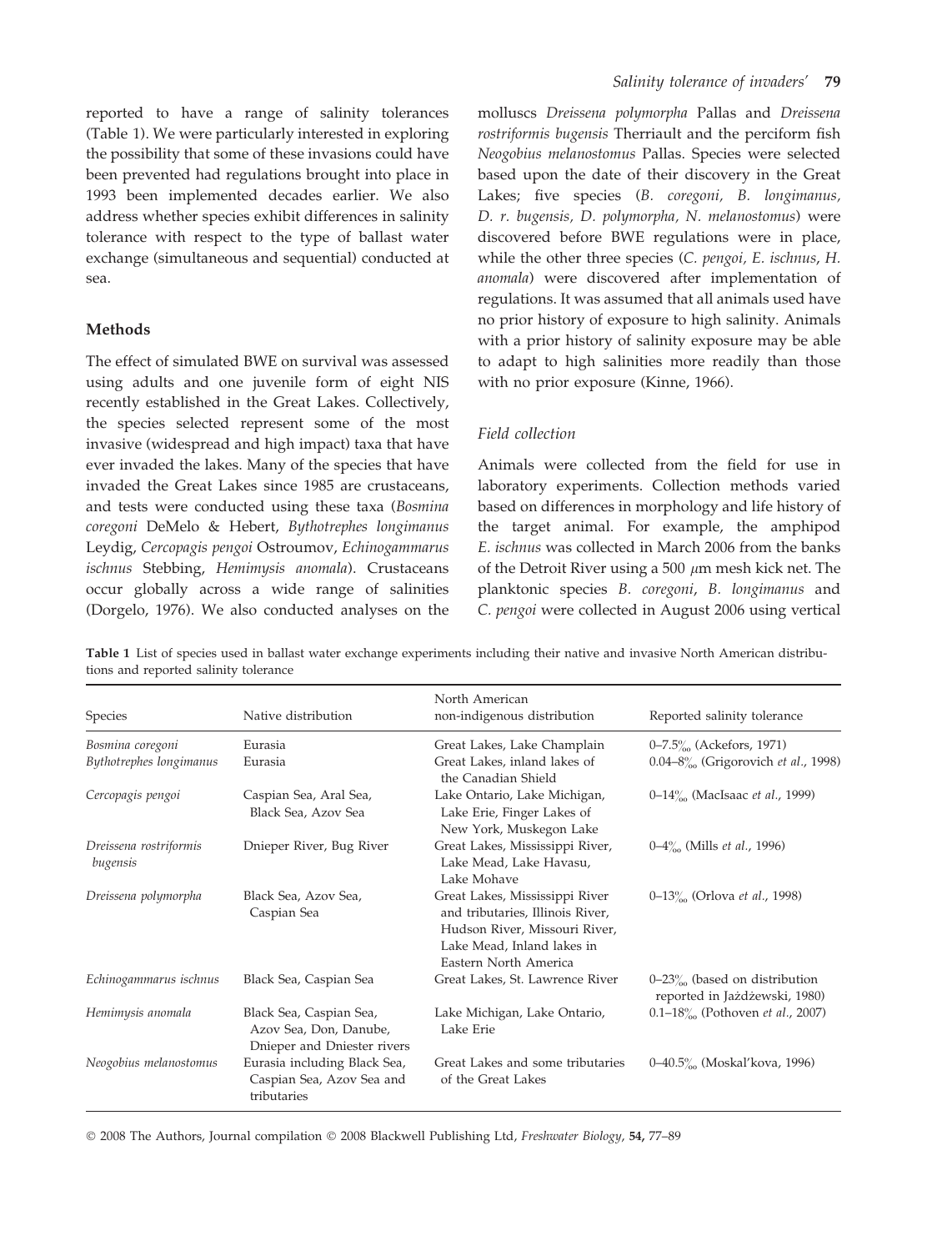#### 80 S. Ellis and H. J. MacIsaac

and horizontal plankton net tows (253, 950 and 500  $\mu$ m mesh respectively) from Lake Erie, Peninsula Lake (Ontario) and Lake Ontario, respectively. All other collections were made in 2007. Similar to the cladocerans, H. anomala was sampled using horizontal plankton tows (500  $\mu$ m mesh) in a channel connecting Muskegon Lake and Lake Michigan. Adults of both dreissenid species were collected in May from Lake St. Clair using a sled-dredge. Mussel veliger larvae were collected from the same location in June using vertical plankton tows (53  $\mu$ m mesh). Finally, N. melanostomus was collected using a seine net with a mesh size of 5 mm from the Detroit River. Once collected, all species were placed in 10 or 20 L buckets filled with site water and brought back to the laboratory.

## Laboratory protocol

Samples were brought back to the laboratory and, if sample temperature was different from 20  $\mathrm{C}$  ( $\pm 1 \mathrm{C}$ ), they were placed in a walk-in environmental chamber and the temperature raised or lowered by 2  $\degree$ C/h until 20  $\degree$ C was reached. Then, samples were sorted, using a dissecting microscope when required, and healthy adults or veligers were placed (10 per replicate) in filtered [GF/F Whatman filter,  $0.7 \mu m$  pore size (Whatman International Ltd., Maidstone, England)] water from the collection site. All animals, except N. melanostomus, were placed in small glass jars (130 mL), with 100 mL of filtered site water. Neogobius melanostomus is much larger than the other species, and was consequently placed in aquaria (38 L, 51 cm  $\times$  5 cm  $\times$  30 cm) filled with 16 L of filtered (5  $\mu$ m pore size) site water. Sorting and transfer techniques varied by species, primarily due to differences in size, and were selected to minimize the stress on the animal (Table 2). Replicates containing B. coregoni were sprinkled with c. 1.00 mg of cetyl alcohol (1 hexadecanol) in order to prevent animals from becoming trapped in the surface film. Previous experiments indicate that cetyl alcohol, used in low concentration, increases survival of Bosmina (S. Ellis, pers. obs.). This surfactant is widely used to keep Daphnia out of the surface tension and is highly hydrophobic making toxic effects unlikely (Desmarais, 1997). Animals were left for a maximum of 24 h in an environmental chamber at 20  $^{\circ}$ C and a 16 : 8 light : dark regime before experimental treatments began, and were not fed during this interval. Animals which appeared healthy after a 24-h period were selected for use in experiments.

#### Ballast water exchange experiments

Simultaneous and sequential BWE treatments were simulated in laboratory experiments. When possible experiments were conducted twice based on abundance and availability of animals. In the simultaneous BWE treatment, animals were introduced to water of gradually increasing salinity, beginning at  $4\%$  and ending at  $30\%$ . In the sequential BWE treatment, animals were immediately exposed to water with a salinity of  $30\%$ . Currently, Canadian law requires that salinity within exchanged tanks reach a minimum of  $30\%$  (Canada Shipping Act, 2006). The third treatment was a control in which animals were placed in ambient salinity, filtered  $(0.7 \mu m)$  pore size) site water. Salt water for ballast water treatments was produced by mixing filtered (0.7  $\mu$ m pores size) site water with Instant Ocean<sup>®</sup> (Spectrum Brands Inc., Atlanta, GA, U.S.A.), a synthetically manufactured aquarium salt. Instant Ocean<sup>®</sup> is a widely used aquarium salt having

Table 2 Transfer techniques used while sorting animals during the course of experimental trials and end point mortality for each species

| <b>Species</b>                  | Transfer technique | End point mortality                                                    |  |
|---------------------------------|--------------------|------------------------------------------------------------------------|--|
| Bosmina coregoni                | Pipette            | Postabdominal claw ceases movement and heart ceases beating            |  |
| Bythotrephes longimanus         | Pipette            | Pleopods cease beating                                                 |  |
| Cercopagis pengoi               | Pipette            | Pleopods cease beating                                                 |  |
| Dreissena polymorpha            | Forceps, by hand   | Mantle drawn away from interior shell; no resistance when shell opened |  |
| Dreissena rostriformis bugensis | Forceps, by hand   | Mantle drawn away from interior shell; no resistance when shell opened |  |
| Dreissena veliger larvae        | Pipette            | Cessation of movement of internal organs                               |  |
| Echinogammarus ischnus          | Scoop              | Pleopods cease beating                                                 |  |
| Neogobius melanostomus          | Aquarium net       | Decreased and laboured respiration, erratic swimming behaviour         |  |
| Hemimysis anomala               | Scoop              | Pleopods cease beating                                                 |  |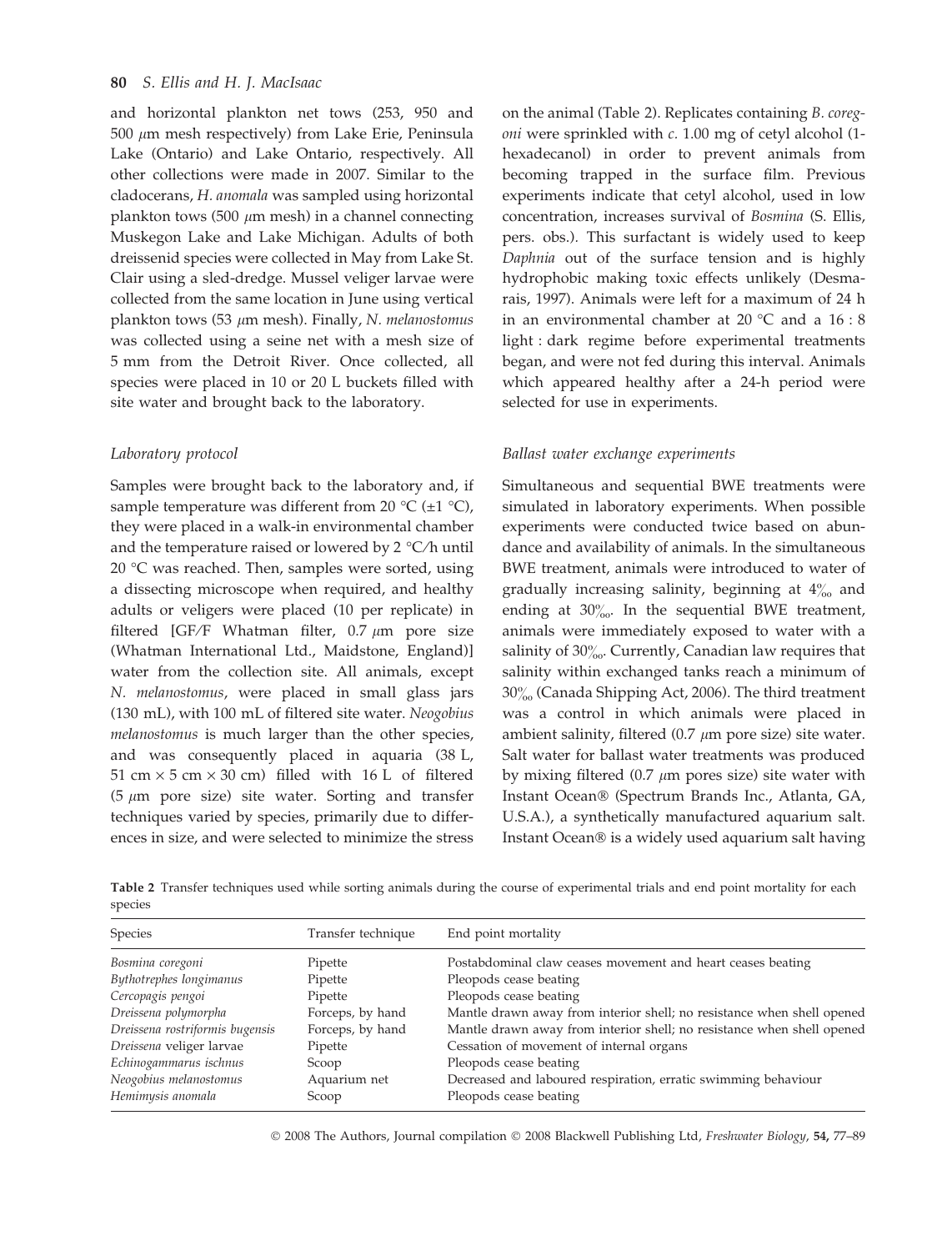ionic and trace element concentrations similar to natural seawater (Arnold et al., 2007). Salinity was determined by a handheld refractometer.

Each treatment consisted of four replicates containing 10 individuals per 100 mL of water, except for C. pengoi and N. melanostomus. Negative intraspecific interactions in experiments with C. pengoi required that trials be conducted with only five individuals in 100 mL of water, though replicate number was increased to eight. Neogobius melanostomus was housed in aquaria, with 10 individuals in 16 L of water. All replicates were covered loosely with cellophane to reduce evaporation, which may alter salinity. Replicates were not aerated, except in the case of N. melanostomus.

Experiments began by placing healthy adult individuals into filtered water of ambient salinity in the control replicates,  $4\%$  in the simultaneous BWE treatment, and  $30\%$  in the sequential BWE treatment (Fig. 2). All species except N. melanostomus were checked for mortality after 1 h dead animals were preserved in 95% ethanol. During this time, N. melanostomus was observed for signs of distress, including decreased and laboured respiratory rates and erratic swimming behaviour. If signs of distress were observed, individuals were anaesthetized using  $5 \text{ mg } L^{-1}$  clove oil dissolved in water and were then killed by increasing the dose to 100 mg  $L^{-1}$  (in accordance with University animal care criteria). End point mortality for other species was determined by observing animals and placing them in filtered freshwater in order to determine if they could recover. These endpoints varied between species due to differences in morphology (Table 2). After 1 h



Fig. 2 Transfer sequence used during experimental trials. Time above arrows indicates cumulative experimental time and whether animals were observed and transferred (curved arrow) or only observed (straight arrow).

animals that were alive, or showed no signs of distress (in the case of N. melanostomus), were transferred to water at  $8\%$  salinity for the simultaneous treatment, while those in the sequential and control treatments were transferred to water at  $30\%$  and ambient salinity, respectively. Subsequent to the first transfer in the simultaneous treatment, three other graded transfers were conducted (Fig. 2). Animals in this treatment were transferred every hour to increasing salinity, from 8, 14, 24 and finally to  $30\%$  (Fig. 2). Sequential and control treatments were also transferred to solutions of constant salinity  $(30)$ <sub>00</sub> and ambient salinity water, respectively) to ensure all animals received the same amount of handling (Fig. 2). Survival was recorded at each time of transfer and 1 h after the final transfer. Animals were then monitored after 24 and 48 h, at which time all living animals were transferred to ambient salinity water. This transfer to ambient salinity water  $\langle 0.2\%_{00} \rangle$  was completed to examine if species could recover from osmotic stress caused by exposure to high salinity. In addition, after BWE is completed and vessels enter the Great Lakes, they will discharge animals from highly saline ballast water into the freshwater of the Great Lakes; transferring species to water of ambient salinity will mimic this process. Species that may be able to survive in high salinities may not be able to adapt to the subsequent exposure to freshwater.

Due to high mortality in controls during experiments with C. pengoi and veliger larvae, after 24 h all replicates for these species were transferred to freshwater for 1 h, after which time survival was assessed and experiments ended. After 1 h in freshwater, survival was observed and all animals were preserved in 95% ethanol.

Tests were conducted in darkened environmental chambers at 20 $\degree$ C to represent realistic ballast tank conditions during much of the shipping season. However, during observation periods animals were brought into the laboratory for assessment, where light levels were substantially higher than under the experimental conditions of the chambers.

## Statistical analysis

Results from ballast water exchange simulations were calculated as proportion of individuals surviving at each separate time point, using time as a discrete variable. The proportion of individuals surviving was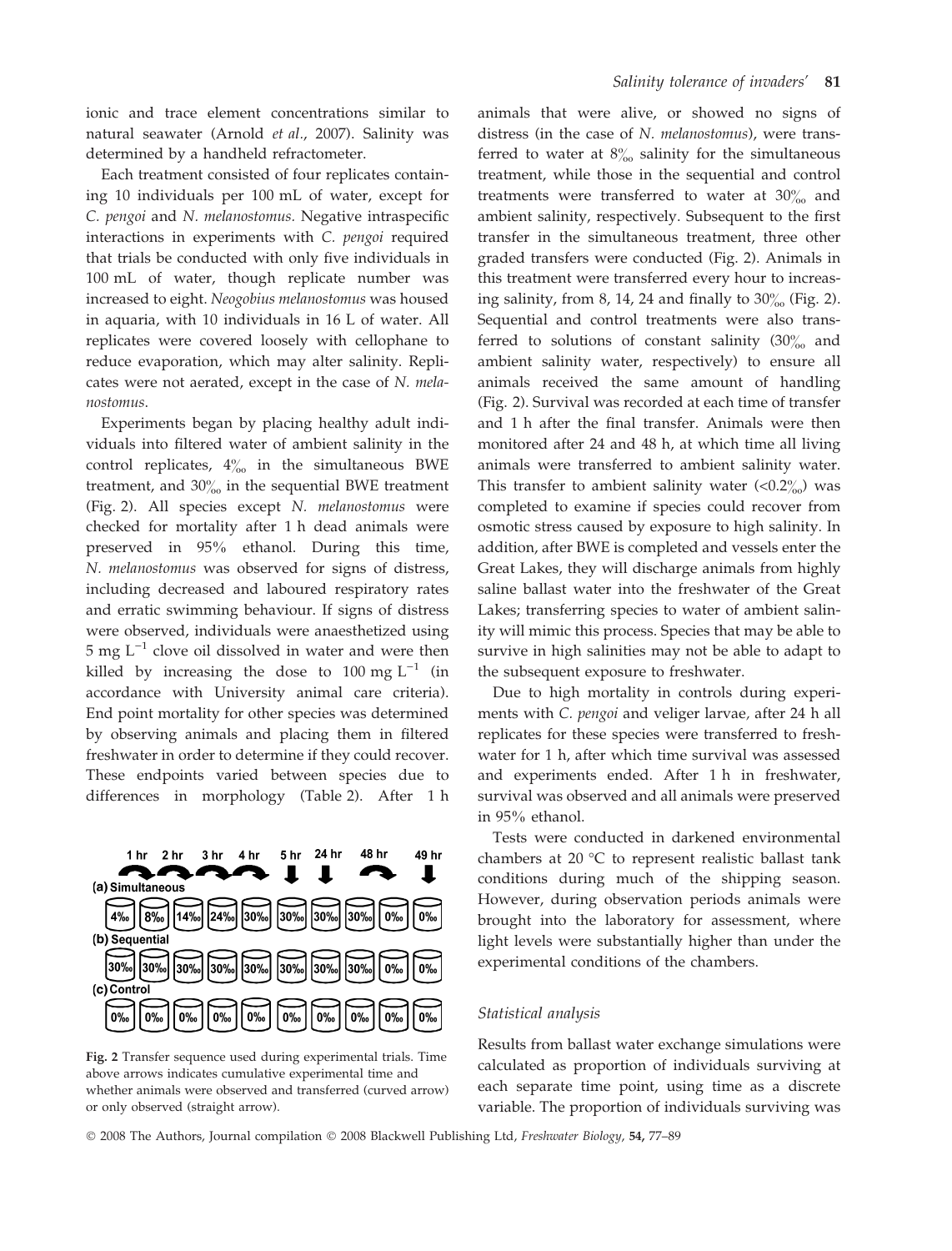# 82 S. Ellis and H. I. MacIsaac

calculated as the number of individuals alive at an observation point divided by the number alive at the end of the previous observation point. Additionally, the net proportion of individuals surviving over time was calculated, as this value describes the overall response to treatments across time and is presented in all figures. The net proportion of individuals surviving was calculated as the number of individuals surviving at a specific time point divided by the total number of individuals entering the treatment at the beginning of the experiment.

Analysis of variance (ANOVA) was used to examine differences between the proportions of individuals surviving among all three treatments. Levene's test was used to ensure data met criteria for homogeneity of variance, and a post-hoc Tukey test was used to identify specific differences (Levene, 1960; Sokal & Rholf, 1995). Once all individuals in a treatment died, leaving two treatments, differences between the two surviving treatments were analysed using a Student's t-test. When data violated the assumption of homoscedasticity, a Welch's test was used.

The aspect of significance from a biological perspective in experiments was 100% mortality. Once a treatment had reached this point it was no longer relevant to compare the response with treatments that still had living individuals. One hundred per cent mortality within a treatment would also indicate that this treatment is effective in eliminating animals and invasion risk, which is the appropriate metric for management of ballast water.

Finally, species comparisons were completed using the same methods of ANOVA, Student's or Welch's t-tests. Each time point was examined separately using proportion of individuals surviving.

#### Results

Time to mortality varied between experimental treatments and species, with the sequential treatment causing mortality more rapidly than the simultaneous treatment in all species (Fig. 3). Four of eight species experienced 100% mortality in both treatments during the initial 5-h observation period (Fig. 3).

The outcome of trials with B. coregoni, B. longimanus and C. pengoi was identical, with 100% mortality after 1 h in the sequential treatment, and after 4 h and a salinity of  $24\%$  in the simultaneous treatment (Fig. 3). Interestingly, the simultaneous BWE treatment for these three species did not differ significantly (Student's and Welch's *t*-tests,  $P > 0.20$  from the control treatment until 3 h had passed [Student's (B. coregoni) and Welch's (B. longimanus, C. pengoi) t-tests,  $P < 0.001$ ] and animals had been exposed to  $14\%$  for 1 h (Fig. 3).

Hemimysis anomala had a response comparable to the cladocerans, with the sequential treatment causing 100% mortality after 3 h. The simultaneous treatment caused 100% mortality after 5 h and water salinity had increased to  $30\%$  for 1 h (Fig. 3).

Echinogammarus ischnus, D. rostriformis bugensis, D. polymorpha and N. melanostomus did not experience high mortality in any treatment before the 5-h. Among these four species, N. melanostomus exhibited the most rapid mortality in response to increasing salinity (Fig. 4). The proportion of N. melanostomus surviving for 24 h was not significantly different between the two treatments (ANOVA,  $P > 0.05$ ), with 14.4 and 5.0% of individuals surviving this long in the simultaneous and sequential BWE treatments, respectively. However, both exchange treatments differed significantly from the control (ANOVA, Tukey *post-hoc* test,  $P < 0.001$ ) (Fig. 4). After 48 h, animals in both treatments suffered 100% mortality, while those in controls survived until the end of the experiment (Fig. 4). By contrast, E. ischnus, D. r. bugensis and D. polymorpha all had individuals that survived after 48 h in both simultaneous and sequential BWE treatments (Fig. 4).

The proportion of individuals surviving to 48 h in the sequential and simultaneous treatments were not significantly different for E. ischnus, with 2.5% and 5% of individuals surviving in the sequential and simultaneous treatments, respectively (Fig. 4) (ANO-VA,  $P > 0.05$ ). This trend continued after 1 h's exposure to freshwater with 1.3% of individuals surviving in the sequential treatment and 5% of individuals surviving the simultaneous treatment (Fig. 5).

After 48 h the net proportion of D. r. bugensis individuals surviving the sequential and simultaneous BWE treatments did not differ significantly  $(8.8 \text{ and } 6.3\%$ , respectively; Fig. 4)  $(ANOVA, P > 0.05)$ . Similarly, after 1 h's exposure to freshwater three  $(3.8\%)$  and five  $(6.3\%)$  individual D. r. bugensis survived from these treatments, respectively (Fig. 5).

Dreissena polymorpha had the greatest net proportion of individuals that survived in both the simultaneous and sequential treatment after 48 h (Fig. 4). In the simultaneous treatment, survival was the highest for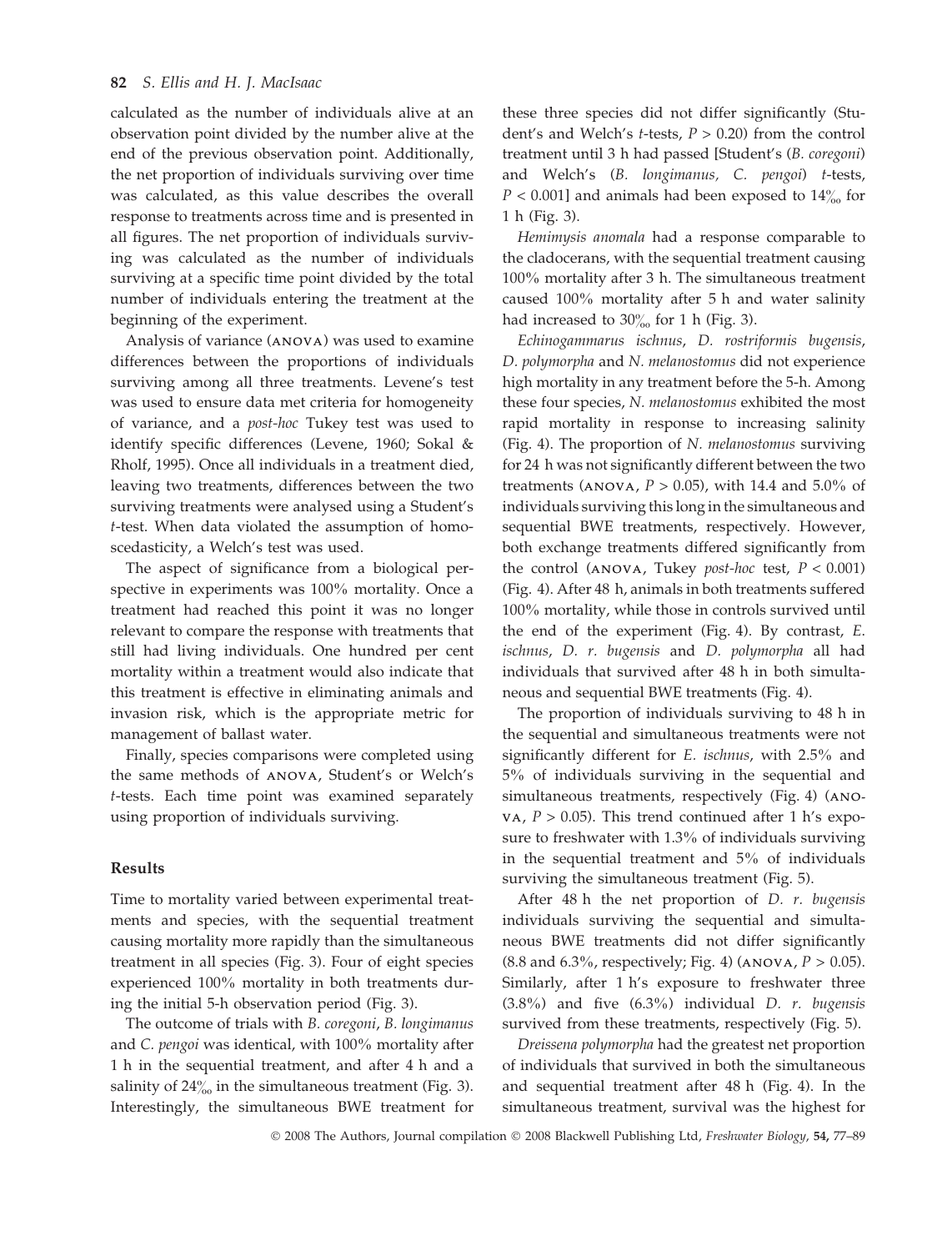

Fig. 3 Net proportion of individuals surviving for the first 5 h exposure (±SE) for all species in control (open bar), simultaneous (solid bar) and sequential (grey bar) exchange treatments.

all species, with a net proportion of 10% surviving to 48 h, while in the sequential treatment 15% survived to 48 h (Fig. 4). Though the simultaneous treatment had the highest survival for any species, this survival rate was not significantly different from that of E. ischnus and D. r. bugensis (ANOVA,  $P > 0.08$ ). After 1 h in freshwater, all individuals from the sequential BWE treatment died, whereas one individual survived from the simultaneous treatment (Fig. 5).

In comparison to the prolonged of survival of adults of both dreissenid species, Dreissena spp. veliger larvae had more rapid mortality in response to increasing salinity (Fig. 3). Veliger larvae experienced 100% mortality after 3 and 2 h in the simultaneous and sequential BWE treatments, respectively (Fig. 3).

# Discussion

In this paper, laboratory trials were conducted to explore the possibility that the salinity tolerance of NIS may have allowed them to colonize the Great Lakes despite current regulations governing ballast water discharge. Overall, there was variation in the salinity tolerance of the species tested, it being greatest for the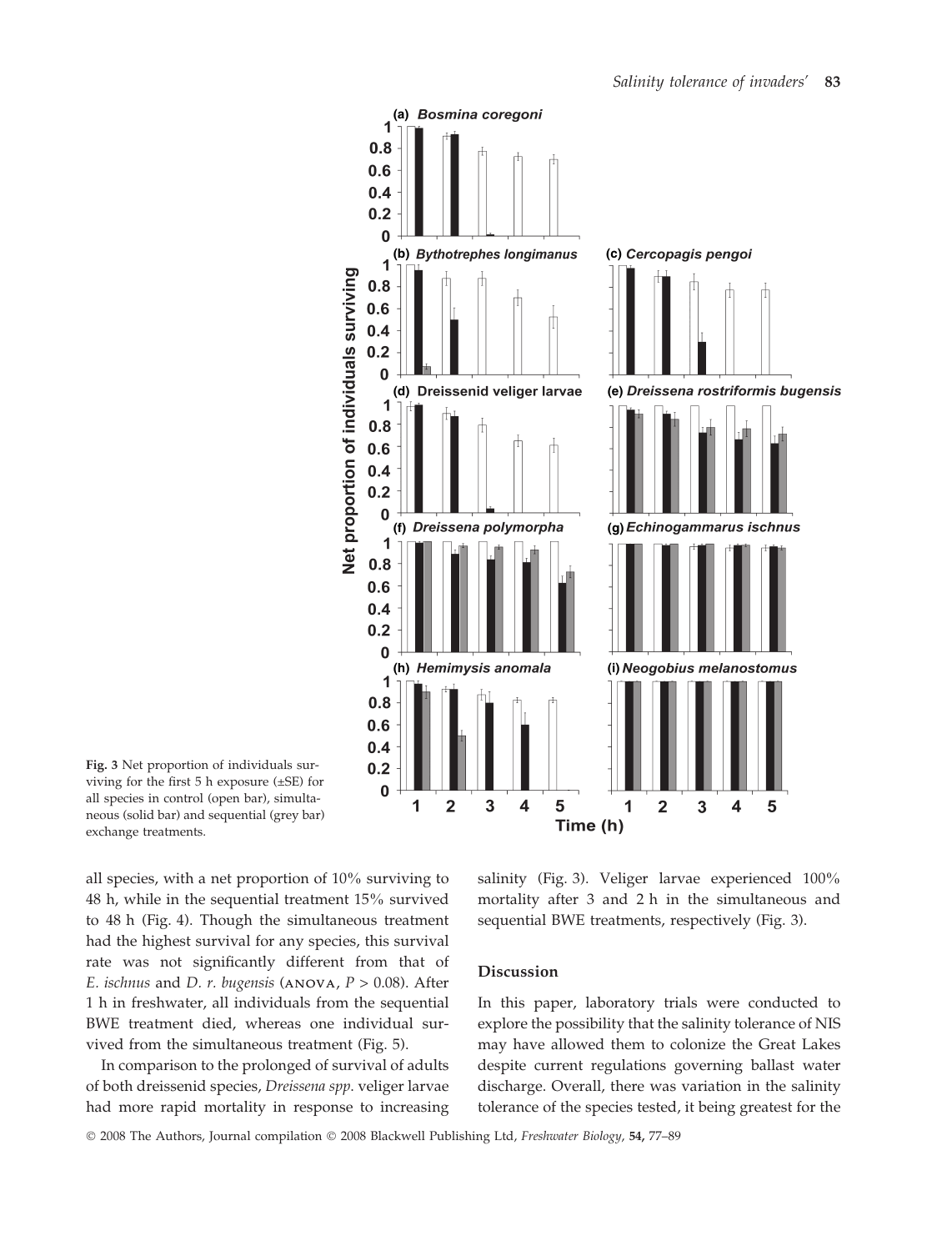

Fig. 5 Net proportion of individuals surviving after 1 h transfer to freshwater  $(\pm SE)$ , and a total experimental duration of 49 h, for all species with individuals surviving in either the simultaneous or sequential treatment for control (open bar), simultaneous (solid bar) and sequential (grey bar) treatments.

crustacean E. ischnus and molluscs D. polymorpha and D. r. bugensis. However, the tolerance of even these species to full sea water depended greatly on length of exposure and the rate of salinity increase. Longer exposures were highly effective in dramatically reducing the viability of these species.

The ability of D. polymorpha, D. r. bugensis and E. ischnus to survive in water of  $30\%$  was unexpected, as none of these species has been reported alive in water even close to this salinity (Table 1). It should be noted, however, that these trials were relatively

Fig. 4 Net proportion of individuals surviving after 1, 24 and 48 h  $(\pm SE)$  for those species with individuals surviving at least 24 h in either the simultaneous or sequential treatment for control (open bar), simultaneous (solid bar) and sequential (grey bar) exchange treatments.

short-term and may not reflect actual conditions experienced by these species in a ballast tank of a vessel bound for the Great Lakes. Between 1 May and after 1 December, it is legally permissible for vessels to exchange water off the east coast of Canada in a region east of 63°W longitude (in the Laurentian Channel) (Canada Shipping Act, 2006). In most cases, vessels conduct BWE on the open Atlantic Ocean, off of the continental shelf. The time required to enter freshwater ports like Montreal or those on the Great Lakes would typically exceed five days from the time of BWE, far exceeding the length of trials conducted here and the reported tolerance of the species studied (Claudi & Ravishankar, 2006). If ships are closer to North America when completing BWE, such as in the Laurentian channel, it is possible, though improbable, for the most tolerant species tested here to survive until deballasting occurred in freshwater. In 2006, Transport Canada extended the ballast water flushing requirement to no ballast on board (NOBOB) vessels carrying only residual water and sediment to prevent possible introductions from these vessels (Canada Shipping Act, 2006). When salinity was gradually increased to  $30\%$  over a period of 72 h, all three of these species experienced 100% mortality (S. Ellis, pers. obs). Results of this study indicate that inherent salinity tolerance may allow certain species to survive in exchanged ballast for short periods of time, although it seems unlikely that this would be sufficient to allow introduction of large numbers of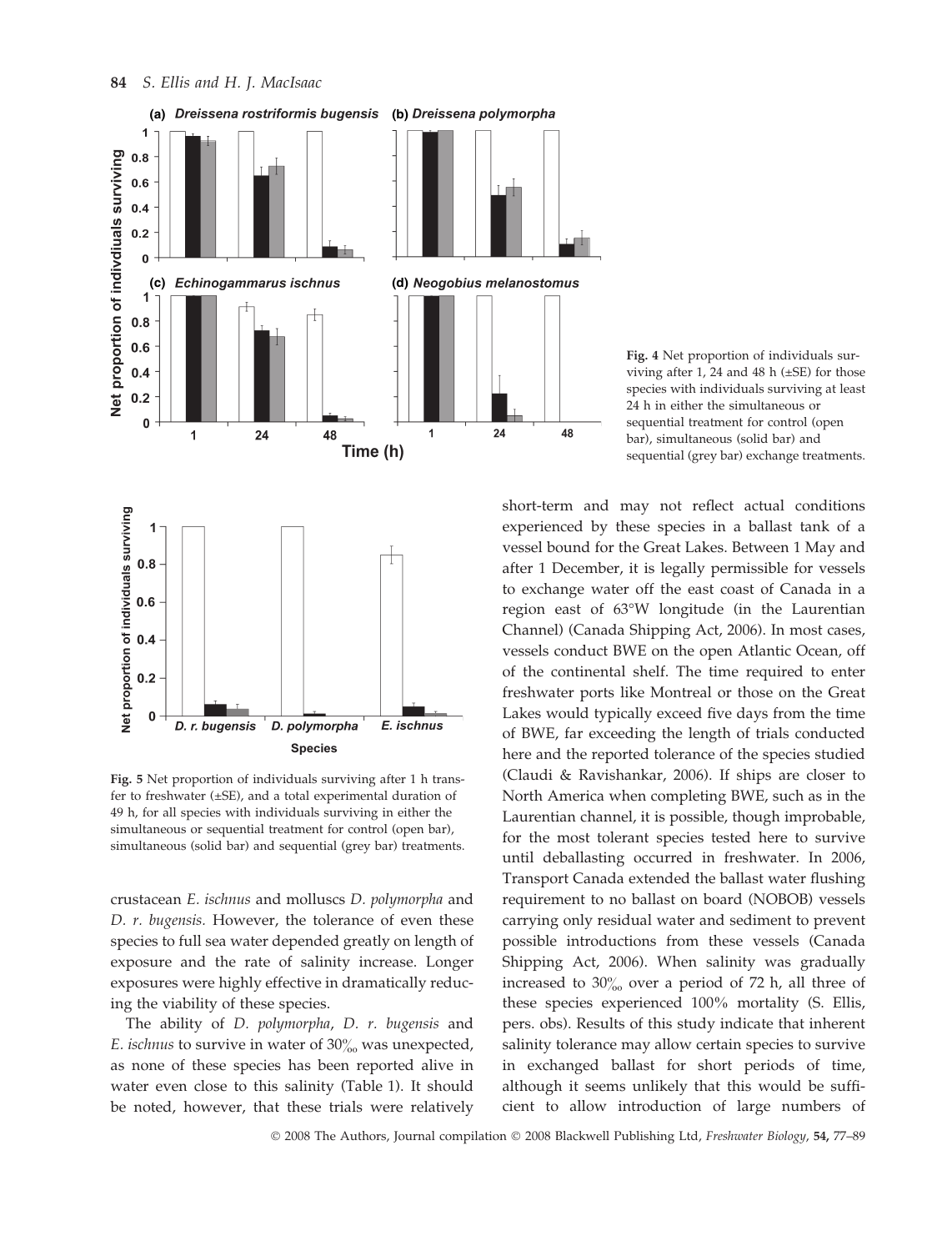propagules. These findings are in broad accord with the experimental study of Gray et al. (2007), who observed very low survival of both planktonic and benthic invertebrates in exchanged ballast water.

Classical invasion theory suggests that species with broad environmental tolerances would have the best opportunities to invade new areas, given that they would be most likely to find suitable conditions in a new habitat (see Lodge, 1993). With particular regard to salinity tolerance, it is worth noting that the species with the greatest tolerance (E. ischnus, D. polymorpha, D. r. bugensis) in our experiments were not consistent with patterns reported in the literature (Table 1). Species including C. pengoi, D. polymorpha, E. ischnus, H. anomala and N. melanostomus from saline sections of the Caspian and Aral Seas, are exposed to CaSO<sub>4</sub> (rather than NaCl) dominant salinity in their native habitat (Strayer & Smith, 1993). Ocean water is typically dominated by NaCl, as are synthetic sea salts such as the Instant Ocean<sup>®</sup> used here. Mount et al. (1997) showed freshwater species have a lower tolerance to NaCl than to  $CaSO<sub>4</sub>$  salinity. Different ionic compositions may account for the discrepancies in reported salinity tolerance and that of species tested in solutions of Instant Ocean®. However, it is interesting that among the species tested, D. polymorpha has the greatest introduced range in Europe and North America (Table 1).

The salinity tolerances of Dreissena polymorpha and D. r. bugensis are <13 $\%$  and <4 $\%$  respectively (Mills et al., 1996; Orlova, Khlebovich & Komendantov, 1998). A few individuals of these species survived at  $30\%$  for 48 h (Fig. 4). This ability to survive for extended periods in unfavourable conditions may be a consequence of life history and physiology. Mussels respond to toxins by closing shell valves to avoid exposure (Rusznak, Mincar & Smolik, 1994). Zebra mussels can remain closed for >48 h, depending on temperature and size (Rusznak et al., 1994). These animals may experience hypoxia while valves are closed, though they periodically open them to assess conditions (Ricciardi, Serrouya & Whoriskey, 1995; Rajagopal et al., 2003). Animals exposed to saline treatments were often in poor condition, with valves gaped. These animals were typically unresponsive to probing and occasionally were floating, indicating that they were highly stressed and near death. A conservative endpoint was selected, based upon previous observation that some mussels could recover in freshwater even if their valves were gaping and they were unresponsive to probing (S. Ellis, pers. obs.). Therefore, survival may have been overestimated based on these experiments. While both D. polymorpha and D. r. bugensis possess limited ability to adapt to slow and small increases in salinity, these species probably would not survive the period of salinity increase characteristic of BWE, or the duration following BWE required to reach port.

Survival of Dreissena veliger larvae was poor, and less than that of adults (Fig. 4). These findings conflict with those of studies which found veliger tolerance was similar to that of adults (Kilgour et al., 1994; McMahon, 1996; Barnard, Frenette & Vincet, 2003). While adult mussels are protected by their impermeable valves, veligers lack this structure and therefore are exposed directly to unfavourable conditions. It is unlikely that dreissenids would be transferred to the Great Lakes via exchanged ballast water as adults. Minchin & Gollasch (2003) proposed that adult dreissenids are more likely to enter the Great Lakes through hull fouling.

Some E. ischnus individuals survived extended periods in both treatments (Figs  $4 \& 5$ ). Echinogammarus ischnus experienced some mortality in controls due to cannibalism and therefore results from the treatments may overestimate mortality. However, even after taking mortality in control treatments into consideration, results indicate that simultaneous and sequential exchange both cause substantial mortality, as compared to untreated ballast. This is a euryhaline species with a European distribution that extends from the Black and Caspian Sea, through the canals and inland waters of Europe, to the Baltic and North Seas (Jażdżewski, 1980) (Table 1). A recent in situ experiment involving caged E. ischnus within ballast tanks revealed no survival following open ocean sequential BWE, although survival was moderate in unexchanged, companion tanks (Gray et al., 2007). This finding suggests that our laboratory experiment may have overestimated survival relative to ballast tank conditions. Within ballast tanks, mortality may be caused by interacting stressors including anoxia, fluctuations in pH and temperature, agitation of water within the tank, inadequate food supply and complete darkness (Gollasch et al., 2000; Olenin et al., 2000). However, laboratory results are based on the assumption of completing mixing within ballast tanks. Recent computational fluid dynamics models of ballast tanks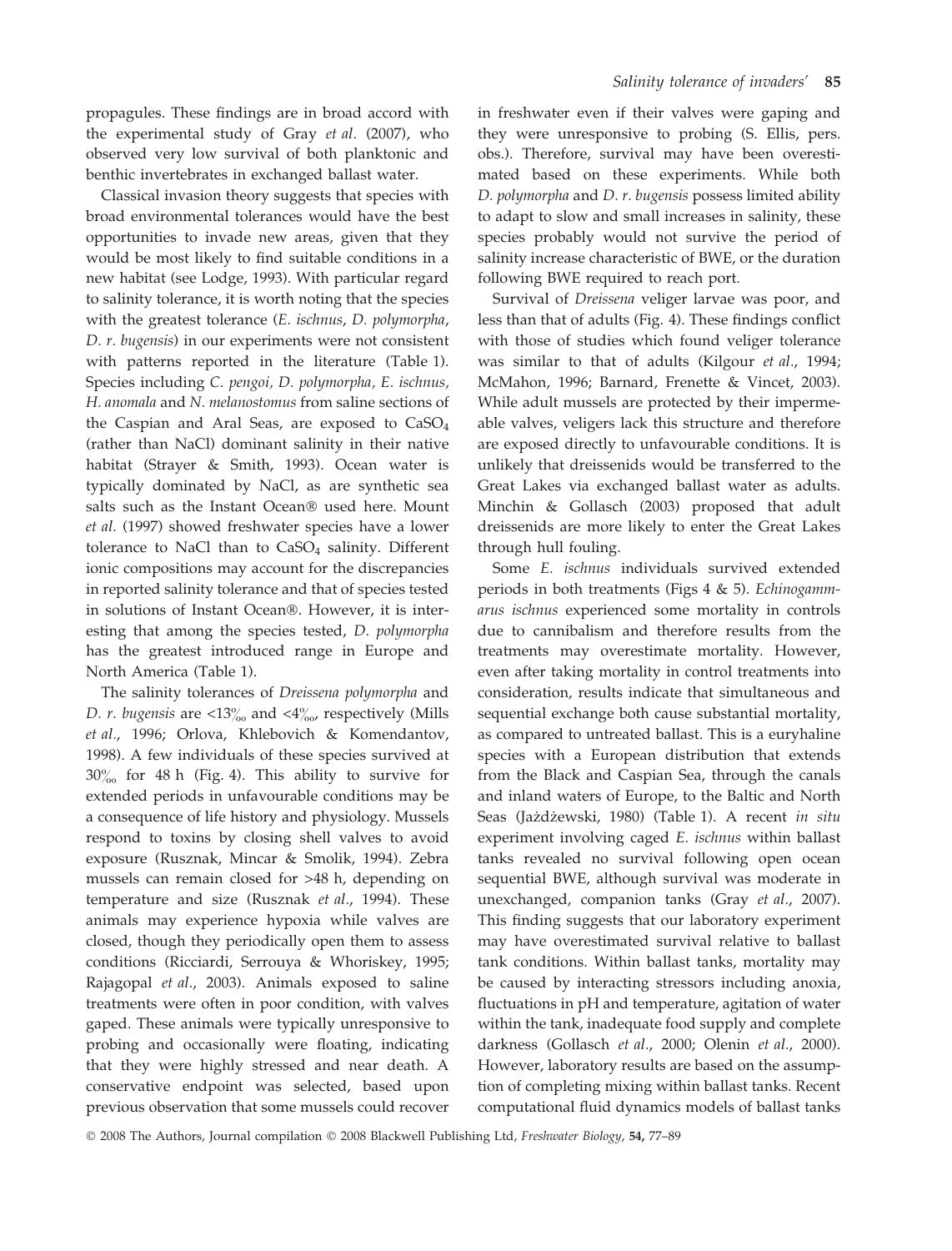indicate that mixing is incomplete (Wilson et al., 2006); therefore salinity within tanks may not be uniform. If portions of the tank remain brackish, our results may underestimate survival.

Neogobius melanostomus had a surprisingly low ability to survive at high salinities  $(30\%)$  when compared to its reported salinity tolerance (Table 1). This may be due to differences in salinity composition or in the acclimation history of animals in the Great Lakes, as compared to those in the Ponto-Caspian region. It has been established that distinct populations of a species can have variable tolerance ranges, potentially indicating that those N. melanostomus found in the Aral Sea are from a different population than that which colonized the Great Lakes (Boersma, De Meester & Spaak, 1999; Kamal & Mair, 2005). This experiment indicates that the N. melanostomus population sampled for this study would not be able to survive either type of BWE.

The three cladoceran species tested (B. coregoni, B. longimanus, C. pengoi) experienced 100% mortality in <5 h in both simultaneous and sequential BWE treatments (Fig. 3). These species experienced some mortality in controls due to handling. However, the mortality of C. pengoi in controls was also due to cannibalism and negative interactions caused by tail spine entanglement. Taking these factors into account, these species still appear to be sensitive to the salinity increases characteristic of BWE, as each have a low reported salinity tolerance (Table 1). However, these species all produce diapausing eggs, which are far more resistant than adults. Holeck et al. (2004) examined different shipping vectors that could have brought these species into the Great Lakes. It is not possible to discount entry in low salinity residual ballast water by adults or by resting stages in ballast tanks.

The most recently discovered NIS, Hemimysis anomala, responded to salinity exposure in a manner similar to that of the cladocerans, with both simultaneous and sequential treatments resulting in 100% mortality in <5 h, despite having a higher reported salinity tolerance (Table 1). Native to the Ponto-Caspian region, H. anomala was discovered in Lake Michigan in water temperatures of  $6.4-8$  °C (Pothoven et al., 2007). In this study, H. anomala was collected at a temperature of  $5.6 \text{ °C}$  in April 2007, and the population reached peak abundance soon afterwards (S. Pothoven, pers. comm.). When returned to the laboratory, animals were acclimated

to a temperature of 20  $\degree$ C, which is the maximum reported temperature at which they survive (Pothoven et al., 2007). The relationship between temperature and salinity is well documented, with salinity tolerance of crustaceans inversely related to temperature (Dorgelo, 1976). The mortality of H. anomala in controls was low (i.e. 30% after 48 h), indicating that temperature alone did not cause mortality in BWE treatments. The interaction between salinity and temperature may have caused individuals to die more quickly than if the temperature had been lower (Dorgelo, 1976). However, the reported salinity tolerance of  $18\%$  suggests that, even if temperature was lower, animals would not have been able to survive for the duration of the experiment in either the sequential or simultaneous BWE treatments.

These results may be used to infer transport mechanisms for recent NIS, to assess whether ballast water exchange could have prevented introductions had such regulations been in place before 1993, and to demonstrate the efficacy of BWE upon the survival of known NIS. Five of the eight species (B. coregoni, B. longimanus, D. polymorpha, D. r. bugensis, N. melanostomus) studied were discovered in the Great Lakes before BWE regulations were mandatory. Bosmina coregoni and B. longimanus were reportedly established in the Great Lakes in 1966 and 1982, respectively, and results indicate that their introductions could have been prevented had regulations been in place for all vessels, unless entry was by diapausing stages (Wells, 1970; Johannsson, Mills & O'Gorman, 1991). Dreissena polymorpha, discovered in Lake St. Clair in 1988, would probably not have survived BWE and, even if it did, there would have been few founders of an invasion (Hebert, Muncaster & Mackie, 1989). Finally, D. r. bugensis and N. melanostomus were found in 1989 and 1990, respectively, and probably entered via ships that did not conduct BWE at sea (Jude, Reider & Smith, 1992; Mills et al., 1993).

The remaining three species (E. ischnus, C. pengoi, H. anomala) were found following the implementation of BWE regulations. Echinogammarus ischnus was discovered in the Detroit River in 1995 (later backdated to 1994 or 1993), and probably could not have entered in exchanged ballast water (Witt, Hebert & Morton, 1997; van Overdijk et al., 2003). Similarly, C. pengoi and H. anomala, both reported well after ballast regulations were implemented, do not appear capable of surviving the high salinities achieved after a tank has completed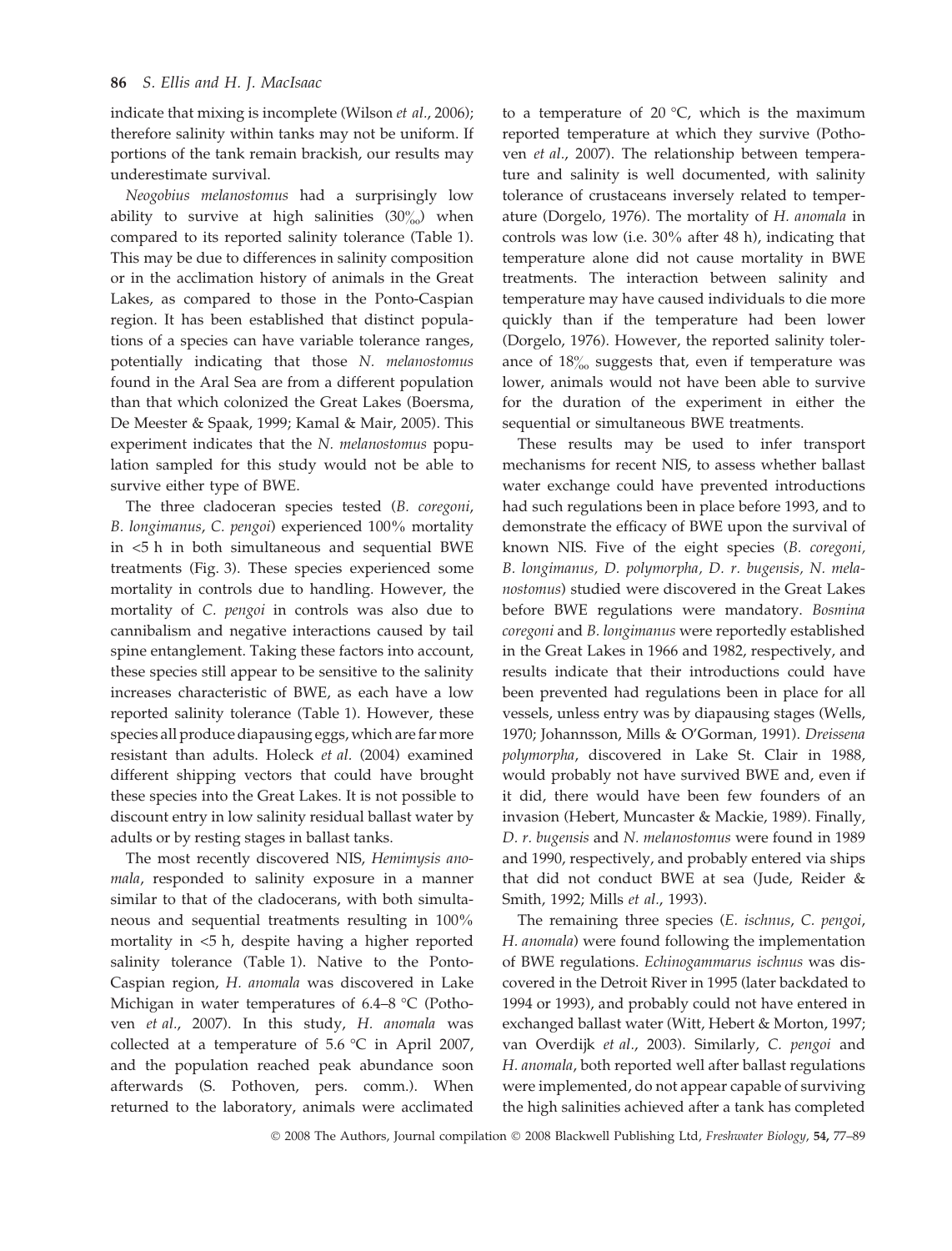a full ballast exchange (MacIsaac et al., 1999; Pothoven et al., 2007). It is unlikely that these species experienced an extensive time lag between introduction and discovery, as both are conspicuous (Ricciardi & Mac-Isaac, 2008). These species may have entered through ballast water which did not reach the required salinity of 30 $\%$  or, in the case of the C. pengoi, as resting stages in ballast sediment or through an untreated NOBOB vessel. NOBOBs are vessels which enter the Great Lakes carrying cargo and therefore have no declarable ballast on board. However, ballast tanks have been found to carry residual sediment and water that contains both viable individuals and resting stages (Bailey et al., 2005). When cargo is discharged, ballast water is loaded and mixing of ballast water and residuals occur. This mix of ballast water and residuals, containing potential invaders, can subsequently be discharged at the next port of call, when cargo is loaded and ballast discharged (Duggan et al., 2005).

The theory of 'propagule pressure' relates the probability of a successful biological invasion to the number of individuals introduced per event and the frequency of introductions (Williamson, 1996; Colautti, Grigorovich & MacIsaac, 2006b). As propagule pressure increases, so does the likelihood of a successful invasion (Colautti et al., 2006b). Reducing the number of individuals within ballast tanks should decrease propagule pressure and the likelihood of successful invasion. In our studies, survival sometimes depended on which type of ballast exchange had occurred, though as time progressed all species converged on 100% mortality. When salinity was gradually increased to  $30\%$  over 72 h, all species experienced 100% mortality (S. Ellis, pers. obs). This suggests that propagule pressure for all of these species would be very low following BWE and, therefore, the probability of establishment would be low. While it is impossible to turn back the clock to prevent these species from colonizing the Great Lakes, ballast treatments (including BWE) that reduce effective propagule pressure should help slow global spread by shipping.

Simultaneous and sequential BWE were equally effective in reducing the viability of animals for all species studied. While sequential BWE appeared to reduce survival more quickly than simultaneous BWE exchange, for the majority of species these differences were small and not significant.

Ballast water exchange is an effective management tool for preventing the introduction of freshwater species into the Great Lakes. Flushing residual freshwater within ballast tanks with saline ocean water should similarly be effective, as long as exposure period is protracted and the species are of freshwater origin. Future studies should focus on the ability of estuarine species to survive highly saline conditions characteristic of BWE.

## Acknowledgments

We thank Colin van Overdijk, Rahel Tedla, and Meighen Whitehead for field and laboratory assistance. Drs David Reid, Sarah Bailey, Alan Hildrew and two anonymous reviewers provided very helpful comments on this work. Financial assistance from the Canadian Aquatic Invasive Species Network, a DFO Invasive Species Research Chair, and NSERC to HJM are gratefully acknowledged.

#### References

- Ackefors H. (1971) Podon polyphemoides Leuckart and Bosmina coregoni maritima (P.E. Muller) in relation to temperature and salinity in field studies and laboratory experiments. Journal of Experimental Marine Biology and Ecology, 7, 51–70.
- Arnold W.R., Costifas J.S., Winter A.R., Klinck J.S., Smith D.C. & Playle R.C. (2007) Effects of using synthetic sea salts when measuring and modeling copper toxicity in saltwater toxicity tests. Environmental Toxicology and Chemistry, 26, 935–943.
- Bailey S.A., Duggan I.C., van Overdijk C.D.A., Jenkins P.T. & MacIsaac H.J. (2003) Viability of invertebrate diapausing eggs collected from residual ballast sediment. Limnology and Oceanography, 48, 1701-1710.
- Bailey S.A., Duggan I.C., Jenkins P.T. & MacIsaac H.J. (2005) Invertebrate resting stages in residual ballast sediment of transoceanic ships. Canadian Journal of Fisheries and Aquatic Sciences, 62, 1090–1103.
- Barnard C., Frenette J.J. & Vincet W.F. (2003) Planktonic invaders of the St Lawrence estuarine transition zone: environmental factors controlling the distribution of zebra mussel veligers. Canadian Journal of Fisheries and Aquatic Sciences, 60, 1245–1257.
- Boersma M., De Meester L. & Spaak P. (1999) Environmental stress and local adaptation in Daphnia magna. Limnology and Oceanography, 44, 393–402.
- Canada Shipping Act (2006) Chapter 26. Section 657.1. Available at http://www.tc.gc.ca/acts-regulations/ GENERAL/C/csa/regulations/400/csa448/csa448. html.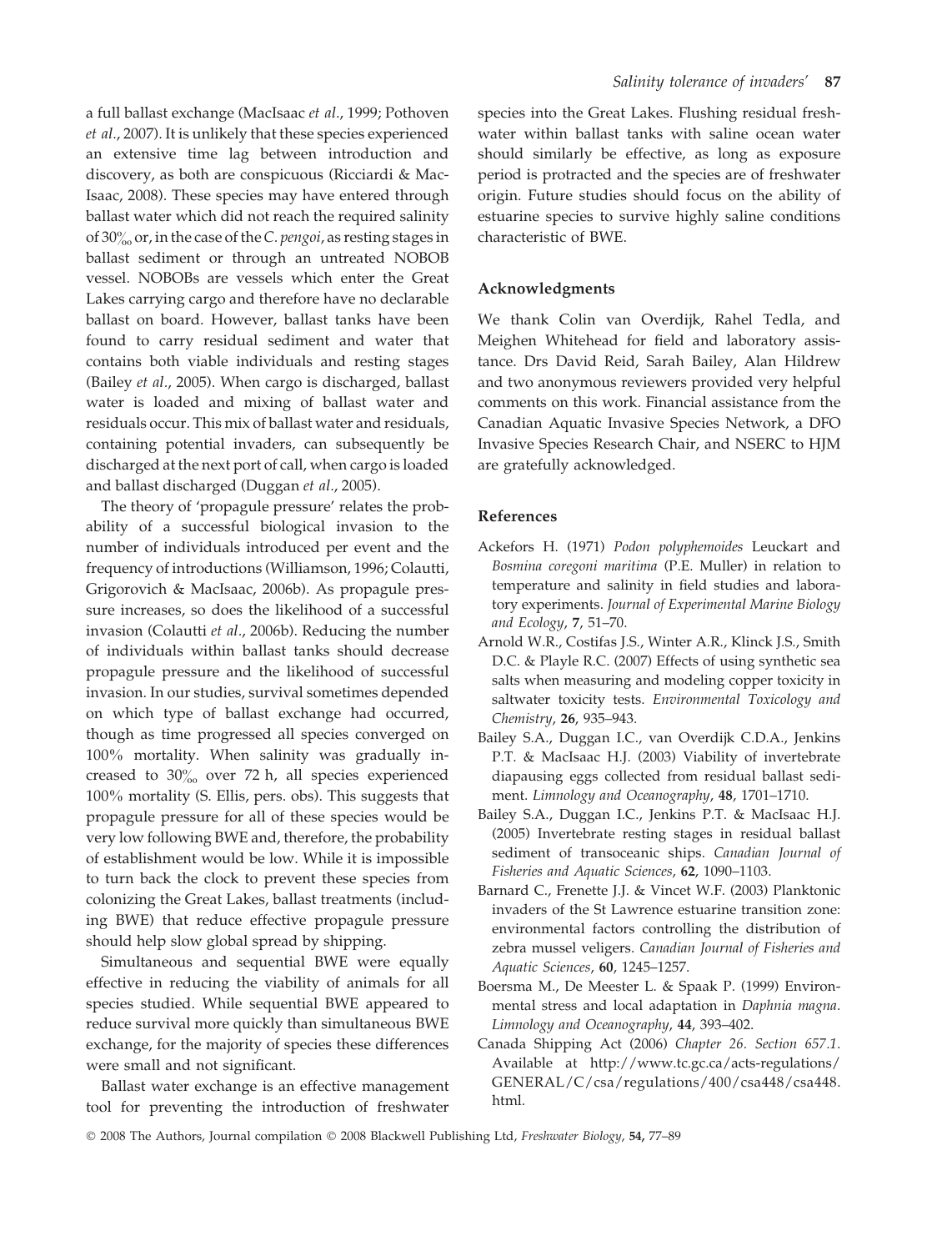## 88 S. Ellis and H. J. MacIsaac

- Claudi R. & Ravishankar T.J. (2006) Quantification and risks of alien species introductions associated with ballast water discharge in the Gulf of St. Lawrence. Biological Invasions, 8, 25–44.
- Colautti R.I., Bailey S.A., van Overdijk C.D.A., Amundsen K. & MacIsaac H.J. (2006a) Characterised and projected costs of nonindigenous species in Canada. Biological Invasions, 8, 45–59.
- Colautti R.I., Grigorovich I.A. & MacIsaac H.J. (2006b) Propagule pressure: a null model for biological invasions. Biological Invasions, 8, 1023–1037.
- Costello C., Drake J.M. & Lodge D.M. (2007) Evaluating an invasive species policy: ballast water exchange in the Great Lakes. Ecological Applications, 17, 655–662.
- Desmarais K.H. (1997) Keeping Daphnia out of the surface film with cetyl alcohol. Journal of Plankton Research, 19, 149–154.
- Dorgelo J. (1976) Salt tolerance in crustacea and the influence of temperature upon it. Biological Reviews, 51, 255–290.
- Duggan I.C., van Overdijk C.D.A., Bailey S.A., Jenkins P.T., Limen H. & MacIsaac H.J. (2005) Invertebrates associated with residual ballast water and sediments of cargo-carrying ships entering the Great Lakes. Canadian Journal of Fisheries and Aquatic Sciences, 62, 2463–2474.
- Gollasch S., Rosenthal H., Botnen H. et al. (2000) Fluctuations of zooplankton taxa in ballast water during short-term and long-term ocean going voyages. International Review of Hydrobiology, 85, 597–608.
- Gray D.K., Johengen T.H., Reid D.F. & MacIsaac H.J. (2007) Efficacy of open-ocean ballast water exchange as a means of preventing invertebrate invasions between freshwater ports. Limnology and Oceanography, 52, 2386–2397.
- Grigorovich I.A., Pashkova O.V., Gromova Y.F. & van Overdijk C.D.A. (1998) Bythotrephes longimanus in the Commonwealth of Independent States: variability, distribution and ecology. Hydrobiologia, 379, 183–198.
- Hebert P.D.N., Muncaster B.W. & Mackie G.L. (1989) Ecological and genetic studies on Dreissena polymorpha: a new mollusk in the Great Lakes. Canadian Journal of Fisheries and Aquatic Sciences, 46, 1587–1591.
- Holeck K.T., Mills E.L., MacIsaac H.J., Dochoda M.R., Colautti R.I. & Ricciardi A. (2004) Bridging troubled waters: biological invasions, transoceanic shipping, and the Laurentian Great Lakes. Bioscience, 54, 919–929.
- Jażdżewski K. (1980) Range extensions of some gammaridean species in European inland waters caused by human activity. Crustaceana Supplement, 6, 84–107.
- Johannsson O.E., Mills E.L. & O'Gorman R. (1991) Changes in the nearshore and offshore zooplankton communities in Lake Ontario 1981-1988. Canadian Journal of Fisheries and Aquatic Sciences, 48, 1546–1557.
- Jude D.J., Reider R.H. & Smith G.R. (1992) Establishment of Gobiidae in the Great Lakes Basin. Canadian Journal of Fisheries and Aquatic Sciences, 49, 416–421.
- Kamal A. & Mair G.C. (2005) Salinity tolerance in superior genotypes of tilapia, Oreochromis niloticus, Oerochromis mossambicus and their hybrids. Aquaculture, 247, 189–201.
- Kilgour B.W., Mackie G.L., Baker M.A. & Keppel R. (1994) Effects of salinity on the condition and survival of zebra mussels (Dreissena polymorpha). Estuaries, 17, 385–393.
- Kinne O. (1966) Physiological aspects of animal life in estuaries with special reference to salinity. Netherlands Journal of Sea Research, 3, 222–244.
- Levene H. (1960) Robust test for equality of variances. In: Contributions to Probability and Statistics: Essays in Honor of Harold Hotelling (Eds I. Olkin, S.G. Ghurye, W. Hoeffding, W.G. Madow & H.B. Mann), pp. 278– 292. Stanford University Press, Palo Alto.
- Locke A., Reid D.M., van Leeuwen H.C., Sprules W.G. & Carlton J.T. (1993) Ballast water exchange as a means of controlling dispersal of freshwater organisms by ships. Canadian Journal of Fisheries and Aquatic Sciences, 50, 2086–2093.
- Lodge D.M. (1993) Biological invasions: lessons for ecology. Trends in Ecology and Evolution, 8, 133–137.
- MacIsaac H.J., Grigorovich I.A., Hoyle J.A., Yan N.D. & Panov V.E. (1999) Invasion of Lake Ontario by the Ponto-Caspian predatory crustacean Cercopagis pengoi. Canadian Journal of Fisheries and Aquatic Sciences, 56, 1–5.
- MacIsaac H.J., Robbins T.C. & Lewis M.A. (2002) Modelling ships' ballast water as invasion threats to the Great Lakes. Canadian Journal of Fisheries and Aquatic Sciences, 59, 1245–1256.
- McMahon R.F. (1996) The physiological ecology of the Zebra Mussel, Dreissena polymorpha, in North America and Europe. American Zoologist, 36, 339–363.
- Mills E.L., Leach J.H., Carlton J.T. & Secor C.L. (1993) Exotic species in the Great Lakes: a history of biotic crises and anthropogenic introductions. Journal of Great Lakes Research, 19, 1–54.
- Mills E.L., Rosenberg G., Spidle A.P., Ludyanskiy M., Pilgin Y. & May B. (1996) A review of the biology and ecology of the quagga mussel (Dreissena bugensis), a second species of freshwater dreissenid introduced to North America. American Zoologist, 36, 271–286.
- Minchin D. & Gollasch S. (2003) Fouling and ships' hulls: changing circumstances and spawning events may result in the spread of exotic species. Biofouling, 19, 111–122.
- Moskal'kova K.I. (1996) Ecological and morphophysiological prerequisites to range extension in the round goby Neogobius melanostomus under conditions of